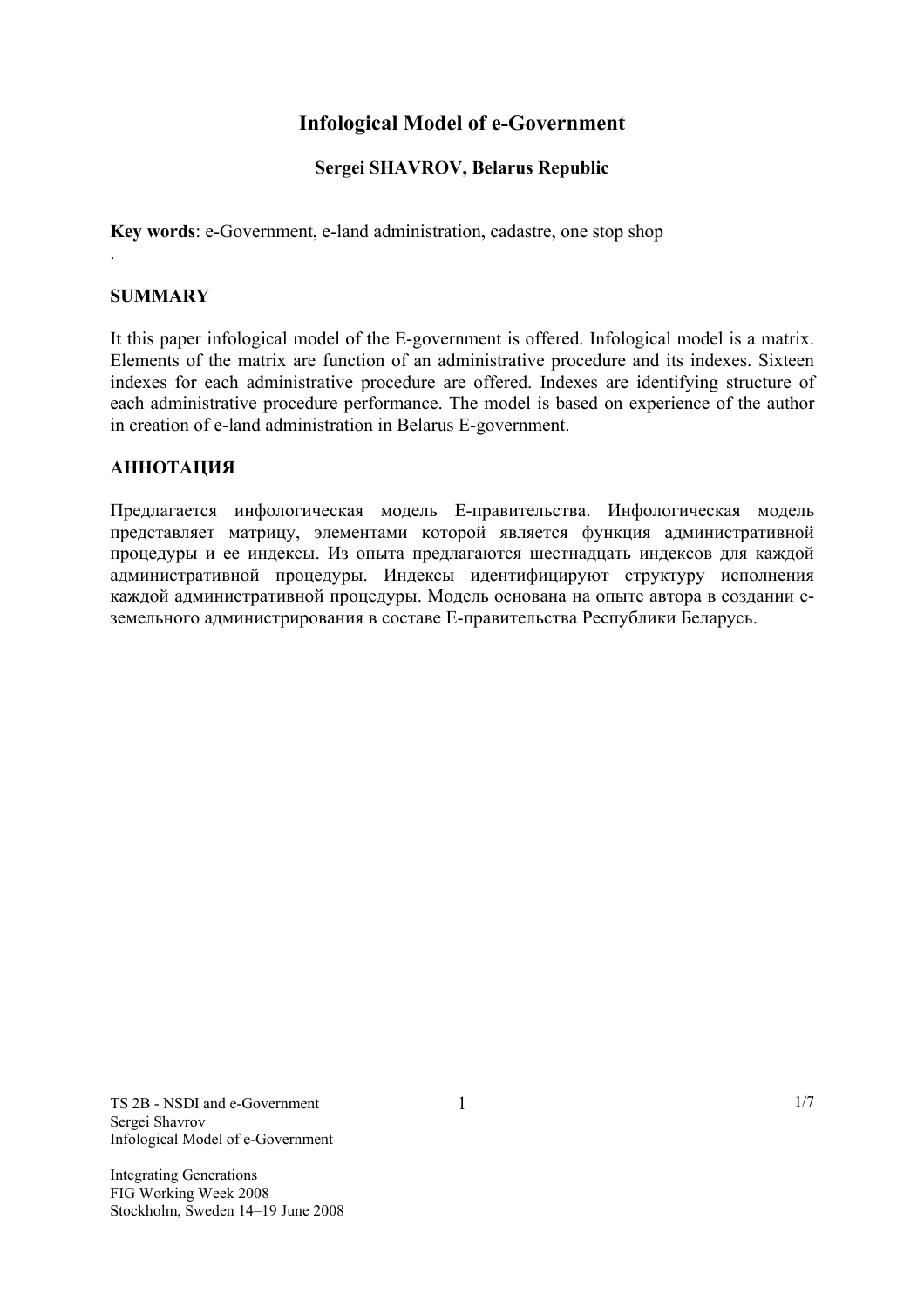# **Infological Model of e-Government**

## **Sergei SHAVROV, Belarus Republic**

Many definitions of the term "E-government" are known. For example, in documents of World Bank the electronic government is understood as use of information and communication technologies for increase of efficiency, profitability and a transparency of the government and an opportunity of public control above it [1]*.*

All these definitions likely to be correct, but all of them have too general character. The author suggests defining E-government through infological model. Infological models are more or less simply identify complex subjects of consideration.

Let's consider the figure 1. It illustrates structure of the Е-government and information streams in the Е-government.

Information basic resources **BR** are key elements of the Е-government**.** They declared by State as a basic one and should meet to certain requirements. These resources provide delivery of governmental information for rendering services to state organizations, citizens and business.

One more important element of the Е-government is "gateways" through which the government carries out of information deliveries and renders е-services. Allocate two kinds of such "gateways": portals **P** and *front-offices* **FO**. *Front-offices* are state organizations through which applications enter into the Е-government. *Front-offices* produce administrative services (procedures) in reply to these applications. Applicants are citizens **С** or legal persons **B**. Portals play a role of "self-acting" *front-offices*.

Besides of *front-offices* the structure of the Е-government includes so-called *back-offices BO*. *Back-offices* **BO** render services to *front-offices* **FO**. *Back-offices* possess basic state information resources **BR**. State organization can simultaneously act as *front-office* for one service and as a *back-office* — for other.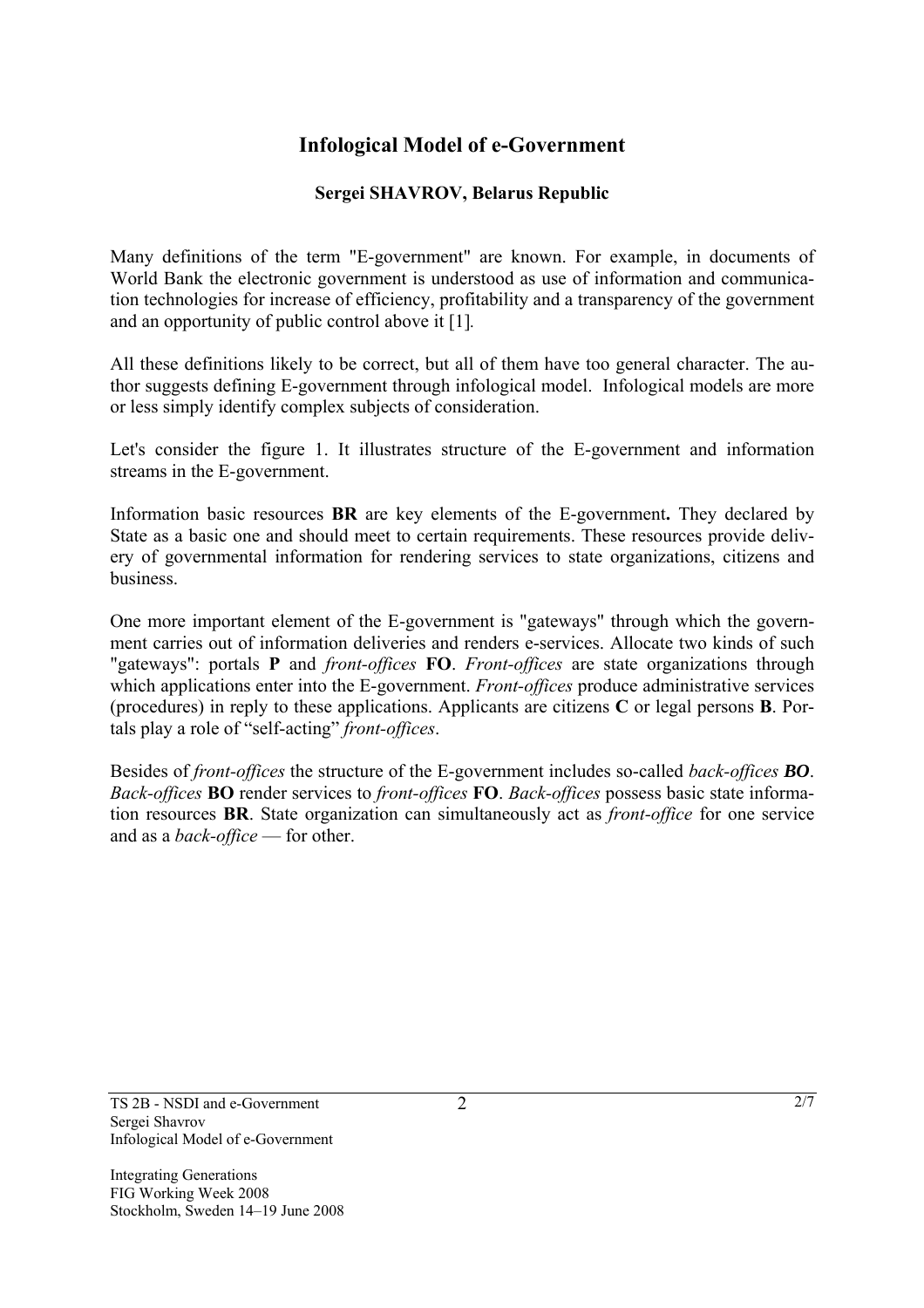

**Figure 1.** Е-government block diagram and Е-government information streams.

*Back-* and *front-offices* together realize «one stop shop» technologies. Usually a technology of administrative procedures in the stop shop regime is characterized by the following attributes:

- -applicant and application for administrative procedure execution;
- -*front-office* (portal) which accepts search about execution of an administrative procedure, creates a stream of events of its performance by other organizations and delivery of result to the applicant;
- -set of *back-offices* which carry out actions directed to execution of an administrative procedure under the control of *front-office* or specialized structure **CORE**;
- -scenario for *front-office/back-offices*, *back-offices/back-offices* team-work in administrative procedure execution.

Digital archives are components of the Е-government. It is reasonable to divide digital archives on two categories. The first category are digital archives of initial documents **ABO1, …, ABOI.** Initial documents are documents on which basic information resources **BR** have been formed. The second category is digital archives of electronic document **АЕD** that are in exchange. Unfortunately, a role of digital archives as a component of the Е-governments is underestimated.

3 3/7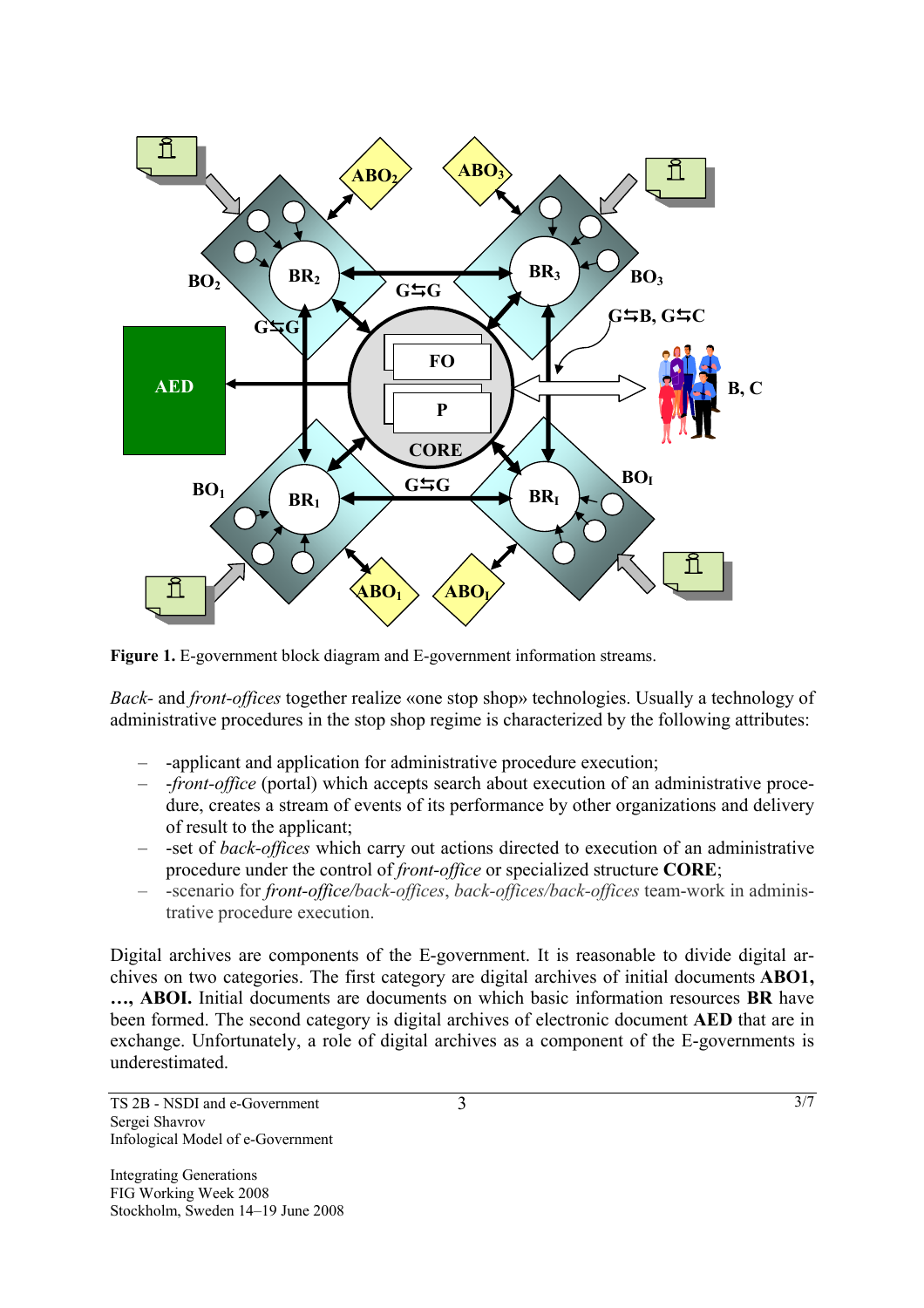Three kinds of information streams are distinguishing in E-government: "state - state" **G**'**G, «**state - citizens» **G**'**C** and «state - legal persons» **G**'**B.** Each of these streams has the especial legal foundation.

The author of this paper has wide experience in development and use of е-land administration in Е-government according figure 1 in Belarus. In many cases it is convenient to describe Еgovernment not as a structure look like figure 1, but as a matrix  $M_{E-GOV}$  (1). The author named this matrix "infological model of the Е-government". Let's consider it in details.

$$
\mathbf{M}_{E\text{-GOV}} = \begin{bmatrix} F_1 & J_{1,1} & J_{1,2} & J_{1,3} & J_{1,4} & J_{1,5} & \dots & J_{1,K} \\ F_2 & J_{2,1} & J_{2,2} & J_{2,3} & J_{2,4} & J_{2,5} & \dots & J_{2,K} \\ F_3 & J_{3,1} & J_{3,2} & J_{3,3} & J_{3,4} & J_{3,5} & \dots & J_{3,K} \\ \dots & & & & & & \\ \dots & & & & & & \\ \end{bmatrix} \tag{1}
$$

Elements of the matrix are functions  $F_i$  and indexes  $J_{ik}$ .

Functions {Fi} are administrative procedures nominated by the State. They should be recognized and specified by legislation. In Belarus they have specified by President Decrees or by Governmental orders.

Administrative procedure  $F_i$  is identified by two basic attributes: title and legislation due to it appears.

Structural properties of each function  $F_i$  in (1) are described by indexes  $J_{ik}$  of a matrix. The author in his work most frequently uses 16 indexes.

**J1: Class of administrative procedure.** The World Bank in [1] administrative processes in the Е-government subdivides into three types: type *G2G* (*Government to Government),* type *G2B* (*Government to Business), G2C* (*Government to Citizens).* Each of the specified types has the specificity. For example, administrative process *G2G* usually is based on agreements between state organizations. Process *G2B* is based on civil contracts. Process *G2C* is based on normative legal documents. Specificity is expressed also in principles of payment, access methods and so on.

**J2: Speed of administrative processes in the Е-government**. The given index accepts value: *on-line* or *off-line.* 

**J3: Information resources of the E-government**. Not every information resource can be declared as a Е-government resource **BR**. First, it is obliged to have the certain level of integrity. Second, there should be a normative-legal basis for information resource conducting. The legislation should designate the mechanism of gathering of the information (inspection, registration, declaring) and the mechanism of indemnification of damages caused by loss of integ-

4 a 4/7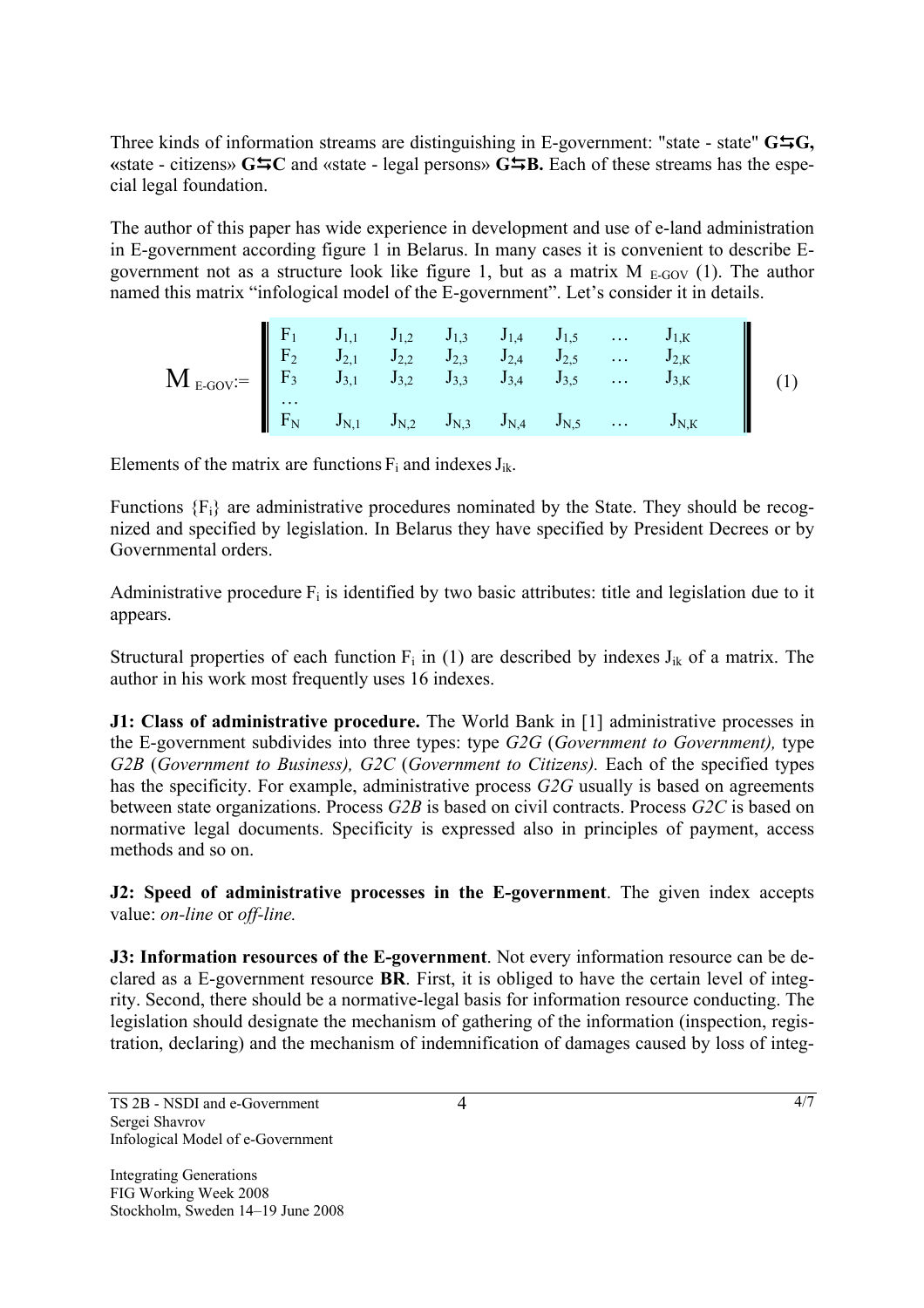rity. Thirdly, the resource should be claimed by administrative procedures. Fourthly, information systems for **BR** conducting should possess certain reliability and survivability.

The analysis shows that composition of basic information resources in different countries is approximately identical. Usually 4-6 following state databases are declared as a basic resources: «physical persons (register of citizens)», «legal persons (trading register)», «cadastre and Land Register», «address register» and the registry keeping data on the administrativeterritorial units of the country. Basic registers are defined by governments as authentic registers with high quality of data. For such registers clear guarantees of their quality have to be given, including guarantees of integrity.

**J4: Integrity of E-government information resources.** The information distributed by the state should be authentic. Consequences unreliable information distribution is obvious. Government adopts erroneous decisions. As a result, consequences have not only economic, but also political, social, law-enforcement character. Banks distribute unreasonable credits. Citizens accomplish illegal transactions. Tax administration suffers from failures. In Belarus safety of cadastre and land registry system depends of its data integrity. According registration law registration organization is obliged to compensate full losses if issued data contain inadequate information.

Integrity is a parameter which characterizes databases quality. A level of integrity is reflecting reliability, completeness and consistency of data base. In Belarus the level of integrity of a cadastre and the land register is normalized by number from 0 up to 1. This level is supervised by special rules monthly. To reach high integrity the personal parameter of integrity is given even to Registrars (there are approximately 800 Registrars in Belarus). Integrity may take on a value of 5 levels: excellent (a low class of risk data using), high (a usual class of risk), average (a satisfactory class of risk), bad (a high class of risk), catastrophic (an unacceptable high class of risk).

Integrity of the Е-government is determined by integrity of the most unreliable **BR**. State should have a system to monitor the **BR** integrity. **BR** integrity level is the object for standardization. This index should be considered as an element of the Е-government security.

**J5:** Legal status of E-government information. It is rationally to distinguish between two legal statuses of the information: the electronic document and a simple information report. The electronic document has an evidential effect because his authenticity is provided with special attribute. This attribute is a digital signature. A simple information report is a digital object, received from a database without the digital signature.

## **J6: Name of a** *front-office* **FO or a portal.**

**J7: Names of** *back-offices* **BO participating in services to front-office for administrative procedure Fi.**

5 5/7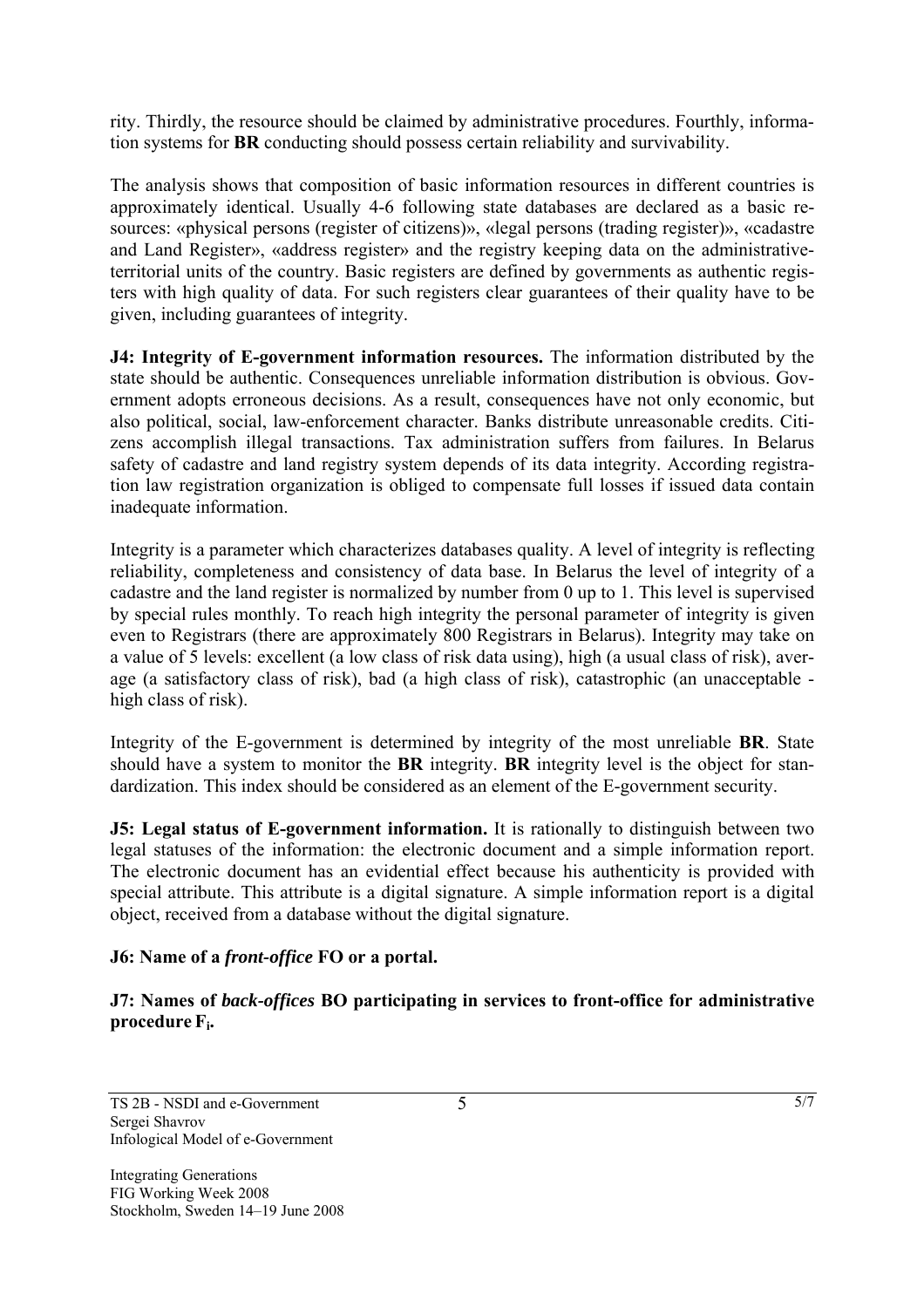**J8: Architecture of information system.** The administrative procedure F<sub>i</sub> is realized by the certain IT-architecture. Е-government architecture can accept various forms and their combinations. Each administrative procedure has specific architecture. The modern approach is SOA with its standards (XML, SOAP, WSDL, …). SOA can coexist with separate information systems with their own architecture: client - server, architecture for distributed databases, architecture of corporate networks, Internet - applications and etc.

**J9: Е-government communications**. Е-government channels strategy greatly defines not only the quality of delivering services, but also their cost. The index can accept following values or their combinations: switched channel, allocated channels, Internet channel, VPNchannel, email etc.

**J10: Front-office software.** This index can accept values: DB control system, special applied software, a browser, etc.

**J11: Access to data.** Safety data distribution is adjusted by strategy of rules and technologies of access to the information. The index specifies, whether access to the information is anonymous or authorized, onerousor or gratuitous, motivated or unmotivated.

**J12: Intervals of services.** E-government has the opportunity to work «without the rest»: 24 hours per day, 365 days in one year. The given index can also accept other values.

**J13: Payment for E-government services.** It is possible to allocate some versions of this index: payment on the contractual basis, payment by cash or by cards through banks, real time electronic payments. There are different payment cases between *front-* and *back-* offices.

**J14: Е-government digital archives**. This index consists of such entities as data producers, data consumers, archive management, content information, Preservation Description Information, metadata. There are different standard for Open Archival Information System. Some of them are as follows: standards for interfaces between OAIS type archives; standards for the submission of digital data sources to the archive; for the delivery of digital sources from the archive; for the submission of digital metadata; about digital or physical data sources to the archive; standards to search and retrieve metadata information about digital and physical data sources; standards for the migration of information across media and formats and so on.

**J15: Public data re-using rules.** Huge data streams are moving in Е-government environment. Some of the data are confidential, for example, personal data. This and other factors make importance to have rules of re-using **BR** data. These rules should be clear from the legislation. These rules may be established by agreements due to which streams **G**'**G**, **G**'**В, G**'**С** have been created**.** 

**J16: Е-government survivability.** Survivability is a preservation of capacity for work in the time of equipment failure. Loss of capacity is equivalent to the damage of the state infrastructure. Citizens, legal persons in processes *G2С, G2В* do not receive corresponding state ser-

6 6/7